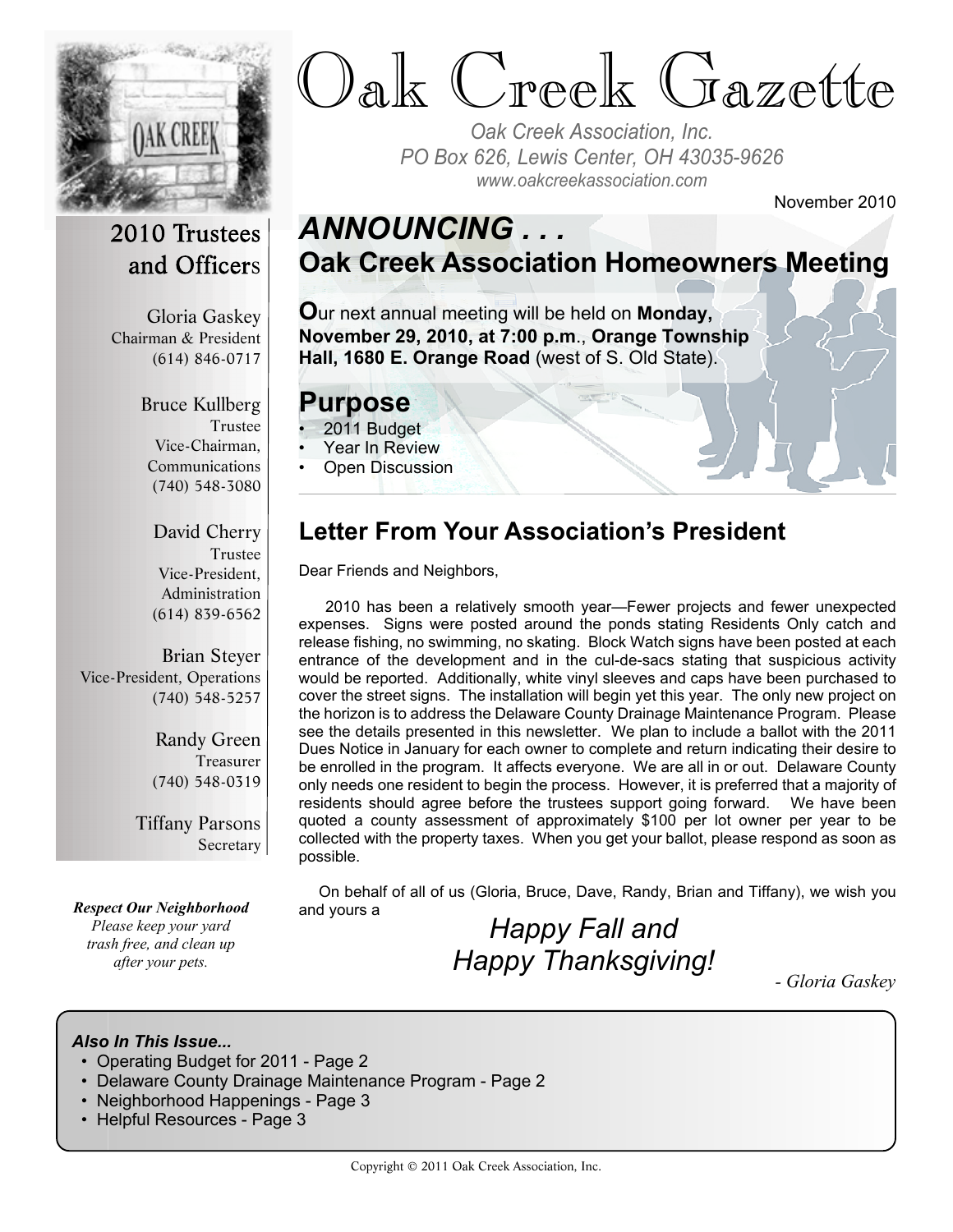### **Treasurer's Report**

Invoices for 2011 dues will be mailed in late January in the amount of \$150.00.

Payment is due by February 15, 2011. Payment can be made by check, cash, money order or via the Internet through Paypal, which is accessible via our website @ www.oakcreekassociation.com.

As you know, by virtue of owning property in Oak Creek, you are automatically a member of the Oak Creek Association. Association dues, like real estate taxes, are assessed on and directly tied only to the property and subject to similar collection processes. In other words when you purchase a home, it comes with dues and taxes. Payment of dues is not contingent on any other factor. Please pay your 2011 dues upon receipt of your invoice in late January. Please contact your trustees or treasurer if you have any questions or concerns. Thank you.

| Oak Creek Association<br>Operating Budget 2011                                                                                                                                                       |                                                     |
|------------------------------------------------------------------------------------------------------------------------------------------------------------------------------------------------------|-----------------------------------------------------|
|                                                                                                                                                                                                      | 2011<br><b>Budget</b><br><b>YTD</b>                 |
| <b>REVENUES:</b><br>Dues & Other                                                                                                                                                                     | \$56,970                                            |
| <b>EXPENSES</b><br>Landscaping<br><b>Retention Areas</b><br>Administrative -<br>(legal, insurance, supplies,<br>postage, etc.)<br><b>Tree Care</b><br><b>Utilities</b><br><b>General Maintenance</b> | 29,728<br>6,918<br>6,254<br>5,660<br>4,410<br>4,000 |
| <b>Total Expenses</b>                                                                                                                                                                                | 56,070                                              |
| <b>NET</b>                                                                                                                                                                                           | (40)                                                |

Please access our web site for a complete line by line overview of the budget.

Delaware County Drainage Maintenance Program

The Drainage Maintenance Program is a cooperative effort between the Delaware County Engineer, Delaware Soil & Water Conservation District, and the Delaware County Commissioners. In Delaware County, drainage improvements include open ditches, subsurface tile mains, surface drains, and subdivision storm water systems. When our Development was built, the Maintenance Program did not exist. However, as of July 1, 1998, all newly constructed subdivision storm water systems in Delaware County were required to be placed on the County Drainage Maintenance Program. Therefore, we are one of the only subdivisions in Orange Township not currently included in the program. Without the program, the cost to repair of our existing drainage system, to include basins (retention and detention), storm sewers, curb inlets, manholes, open ditches, swales, and floodways, could run thousands to tens of thousands of dollars and could be bourn by individual homeowners as well as all.

 Costs are paid for by lot owners through an assessment procedure. Assessments are collected in conjunction with property taxes as a special assessment, and are paid to the County Treasurer. A separate account is created for each subdivision, and the money collected is dedicated for use only within the subdivision area from which it was collected.

 Once enrolled in the Maintenance Program, the assessment NEVER stops being collected except that there is a cap on the amount of funds that can be held as an unencumbered balance. Once that amount is reached, the assessment is suspended until the balance falls below the cap at which time the assessment resumes. As an example, if the unencumbered balance cap was \$100,000, and \$100,000 had been collected from our development, the County could not collect any more money unless or until a repair was done which would reduce that balance and the collection of the assessment would resume.

 The drainage maintenance assessment can be compared to insurance. Maintenance will keep storm water systems functioning at their designed level, and, should a failure occur, repairs can be made. To this end the program would provide for annual inspections, minor to major structural repairs, replacements when needed, erosion control, logjam/obstruction removal, and spraying of brush and cattails.

 There is a drainage easement for maintenance activities. The size of the easement is determined by the County Engineer, approved by the Delaware County Commissioners, and is part of your deed.

 All maintenance projects are reviewed every six years by the County. This review is done at an open meeting and public comments are welcomed. Additional information about this program is available at *http://www.delawareswcd.org* Please review before you receive your ballot in January.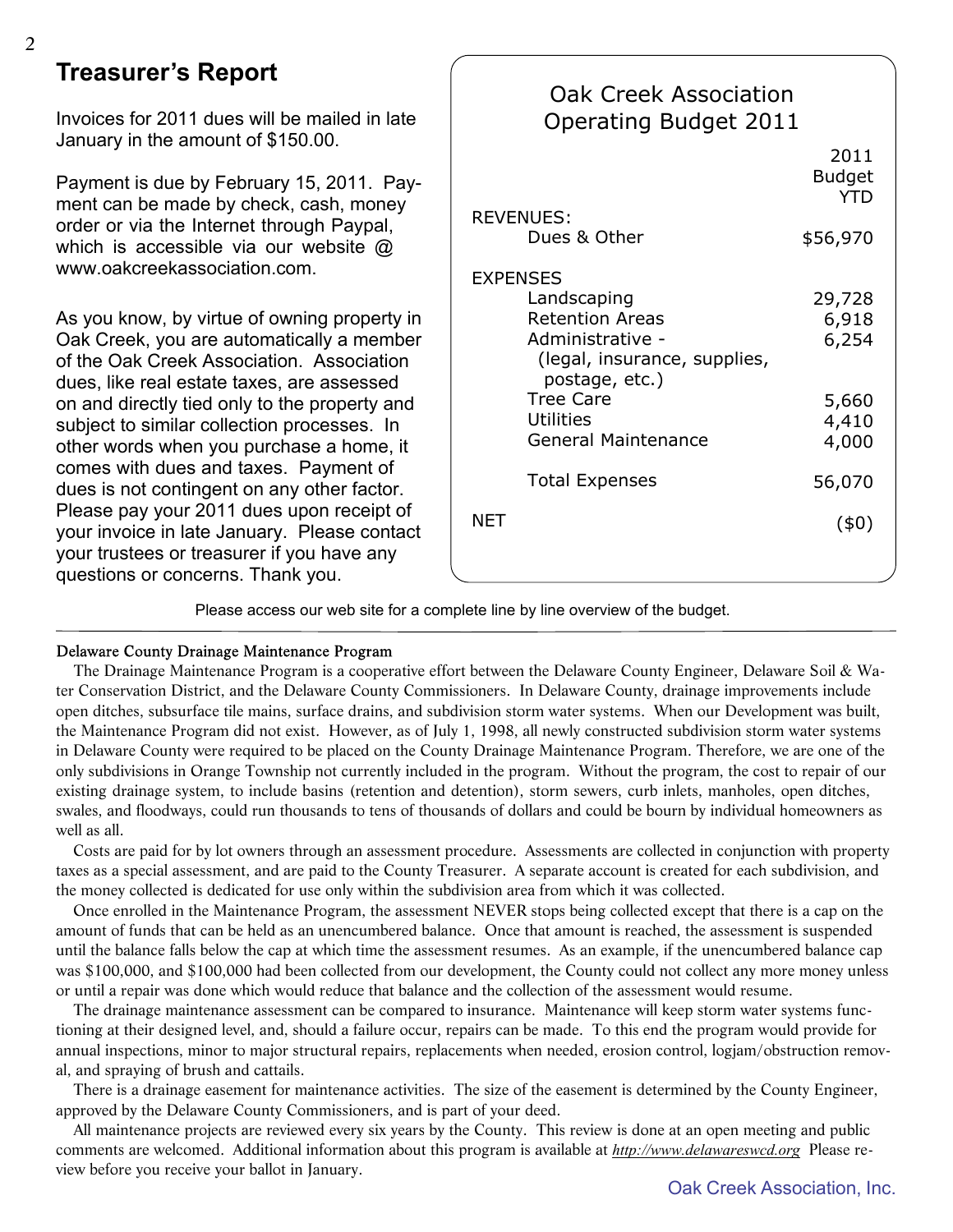Deed Restrictions: If you do not have a copy of your deed restrictions, you can access them off our web site. It is very important to review the deed restrictions before building, planting, fencing, etc. In addition to the deed restrictions, Orange Township has additional restrictions that should be checked for your own protection (call 740-548-5430 x124). If you have any questions, the trustees will gladly address or assist with your concerns. *We do require that any complaints regarding deed restriction violations (1) provide the nature of the violation (2) provide the property address (3) be put in writing and mailed or e-mailed to us at the above addresses. Also, please include your name, address, and phone so we can contact you in a formal manner.* Below are some Do's and Don'ts:

#### *WHAT WE MUST DO AND WHAT WE CANNOT DO:*

- ß MUST CUT YOUR GRASS AND CLEAN UP CLIPPINGS AFTERWARDS.
- ß MUST TREAT YOUR LAWN FOR WEEDS (CRABGRASS, DANDELIONS, CLOVER, ETC.)
- ß MUST MAINTAIN PLANTING BEDS. NO BEDS OVERGROWN WITH WEEDS AND NO PLANTINGS ALLOWED TO GROW OUT OF CONTROL.
- CANNOT HAVE CAMPERS, TRAILERS, BOATS, RV, OR COMMERCIAL VEHICLE IN THE DRIVEWAY OR ON THE STREET MORE THAN 24 HOURS IN A MONTH.
- ß NO UNDRIVABLE VEHICLE CAN BE IN FRONT OF PREMISES FOR MORE THAN 7 DAYS.
- ß NO OUTDOOR CLOTHES DRYING.
- 1 STREET OR ABUTTING PROPERTIES.<br>' pick up on Fridays. <u>Trash is NOT to be p</u><br>ds are pending, do not put trash out until ti<br>d. Promptly remove empty trash receptac ß NO TRASH RECEPTACLE IN VIEW OF PUBLIC FROM STREET OR ABUTTING PROPERTIES. (Trash is not to be put out prior to Thursday evenings after 6:00 p.m. for pick up on Fridays. Trash is NOT to be put on the side walks. It is also recommended that if a storm or high winds are pending, do not put trash out until the storm passes, keeping your trash from blowing all over the neighborhood. Promptly remove empty trash receptacles from sight along with any remaining items.)
- ß NO STREET TREES. TREES CANNOT BE PLANTED BETWEEN THE SIDEWALK AND THE STREET.
- ß NO SHEDS OR STORAGE STRUCTURES.
- **FENCING MUST MEET YOUR SPECIFIC DEED RESTRICTION.**
- NO TRADE, BUSINESS OR COMMERCIAL ACTIVITY SHALL BE CONDUCTED ON ANY LOT, NOR SHALL ANY-THING BE DONE WHICH MAY BECOME AN ANNOYANCE OR NUISANCE TO ANY OF THE OWNERS OF ANY LOT IN THE SUBDIVISION.
- ß NO PAINTING, REPAIRS, ETC., ARE ALLOWED WHICH MAY BE VIEWED AS AN EYESORE TO ANY OF THE OWNERS OF ANY LOT IN THE SUBDIVISION. (THIS IS THE REASON THE BUILDERS HAD RESTRICTIONS ON ALL BUYERS AS TO THE COLORS THEY WERE ALLOWED TO CHOOSE FOR SIDING, SHUTTERS, DOORS AND ROOFS.)

Please access our website @ www.oakcreekassociation for a complete overview of your Deed Restrictions.

**Neighborhood Garage Sale -** Our Annual Neighborhood Garage Sale was held this year on June 18th & 19th. Thanks to Brian Clary, RE/MAX Associates Realty, for sponsoring the event. Many of our neighbors reported a good turnout. Also, new this year was sharing advertising expenses with Oak Creek East and Summerfield Village associations making it possible to place a larger ad. The sale was held from 9am - 4pm each day, and cost was only \$3.00 per home. See you next year!

#### **Resources**

• Ohio's Foreclosure Prevention Effort - Information on resources and assistance available to renters and homeowners facing foreclosure created by the State of Ohio. www.savethedream.ohio.gov

• Senior Citizens Inc. of Delaware County - To provide motivating activities to help active older adults remain a vital part of Delaware County through education, recreation, socialization, exercise, and wellness. www.delawareseniorcenter.org • Wondering what outdoor activities are scheduled for parks in Delaware County this fall and winter? How do you report a pot hole? Where do you file permits or licenses? For this and more, access www.delawareohio.net.

**Pets:** We need to address the persistence of residents walking their dogs and allowing them to defecate in the area around the Pond on Cottonwood or in neighbor's yards. If you see a neighbor not cleaning up after their dog, please ask them to do so. Otherwise, we are faced with using Association Dues to hire a "Pet Butler" to clean up the dog stools. Any association resident can have a dog owner cited for trespassing if the dog does its business on that resident's property. Residents who clean-up after their pet are appreciated. Also be reminded that dogs must be on a leash.

*Our Association Web site -* Keeping in touch with your **Oak Creek Homeowners' Association** and up-to-date on neighborhood happenings just a click away on your computer. Access new features such as local news, current real estate listing and statistics for our neighborhood, previous newsletters and minutes from meetings, legal documents, file a complaint, plus much more! Many of the Internet links found in this newsletter are available on our web site. All this and more is available 24 hours a day, 7 days a week at *www.oakcreekassociation.com*.